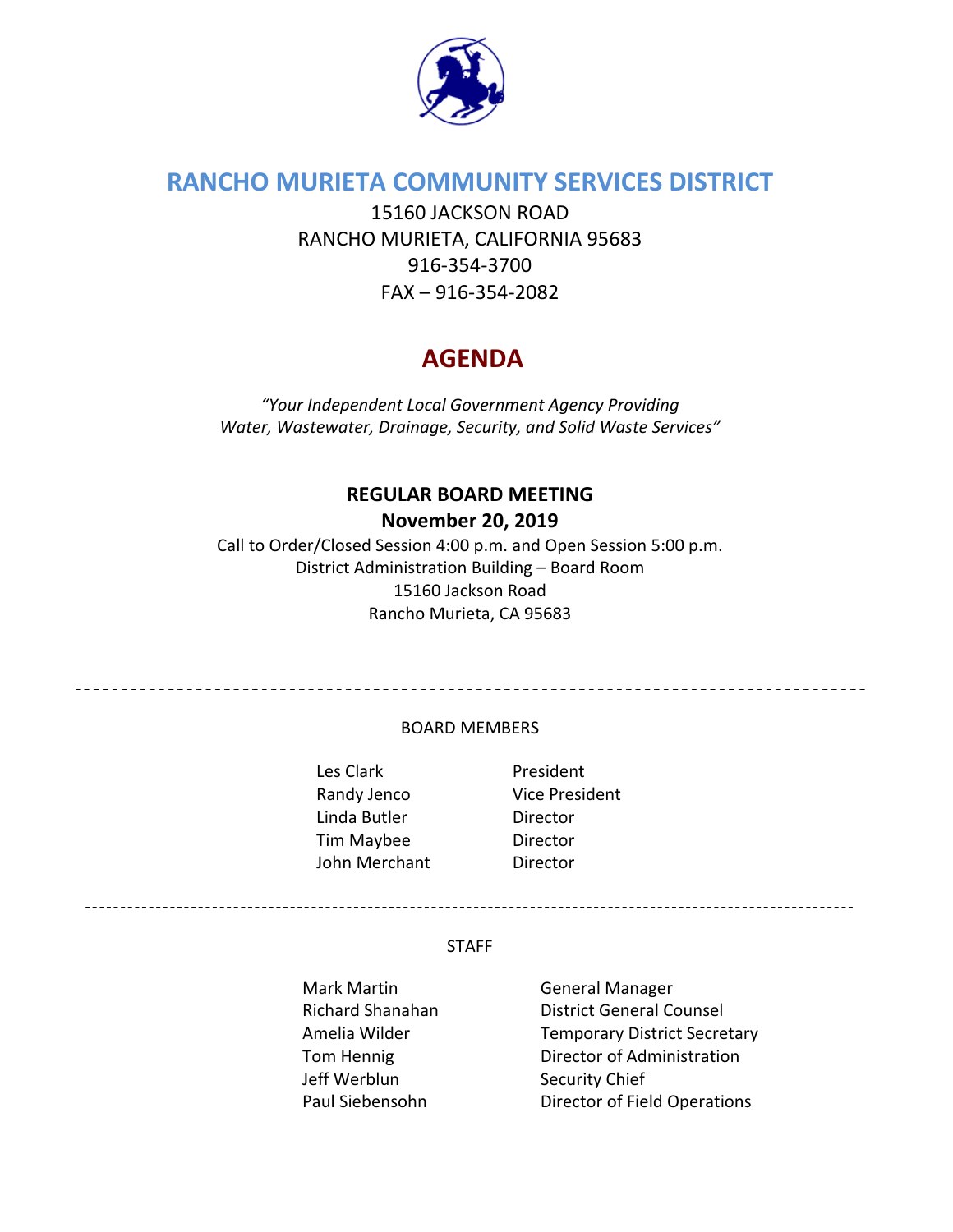# **RANCHO MURIETA COMMUNITY SERVICES DISTRICT**

November 20, 2019

REGULAR BOARD MEETING

Call to Order/Closed Session 4:00 p.m. and Open Session 5:00 p.m.

All persons present at District meetings will place their cellular devices in silent and/or vibrate mode (no ringing of any kind). During meetings, these devices will be used only for emergency purposes and, if used, the party called/calling will exit the meeting room for conversation. Other electronic and internet enabled devices are to be used in the "silent" mode. Under no circumstances will recording devices or problems associated with them be permitted to interrupt or delay District meetings.

# **AGENDA**

ESTIMATED RUNNING TIME

## **1. CALL TO ORDER** ‐ Determination of Quorum – President Clark **(Roll Call)** 5:00

## **2. CONSIDER ADOPTION OF AGENDA** (Motion)

*The Board will discuss items on this agenda, and may take action on those items, including informational items and continued items. No action or discussion will be undertaken on any item not appearing on the agenda, except that (1) directors or staff may briefly respond to statements made or questions posed during public comments on non‐agenda items, (2) directors or staff may ask a question for clarification, make a brief announcement, or make a brief report on his or her own activities, (3) a director may request staff to report back to the Board at a subsequent meeting concerning any matter or request staff to place a matter on a future Board meeting* agenda, and (4) the Board may add an item to the agenda by a two-thirds vote determining that *there is a need to take immediate action and that the need for action came to the District's attention after posting the agenda.*

*The running times listed on this agenda are only estimates and may be discussed earlier or later than shown. At the discretion of the Board, an item may be moved on the agenda and or taken out of order. TIMED ITEMS as specifically noted, such as Hearings or Formal Presentations of community‐wide interest, will not be taken up earlier than listed.*

#### **3. CLOSED SESSION**

*Under Government Code section 54957:* Public employee discipline/dismissal/release.

*Under Government Code 54957: Public Employee Performance Evaluation of the General Manager.*

## **4. OPEN SESSION/REPORT ACTION FROM CLOSED SESSION**

- **5. CONSENT CALENDAR** (Motion) **(Roll Call Vote)** *(5 min.) All items in Agenda Item 5 will be approved as one item if they are not excluded from the motion adopting the consent calendar*. **A.** Approval of Board Meeting and Committee Meeting Minutes
	- *1. October 16, 2019 Regular Board Meeting Minutes*
	- *2. November 5, 2019 Personnel Committee Meeting Minutes*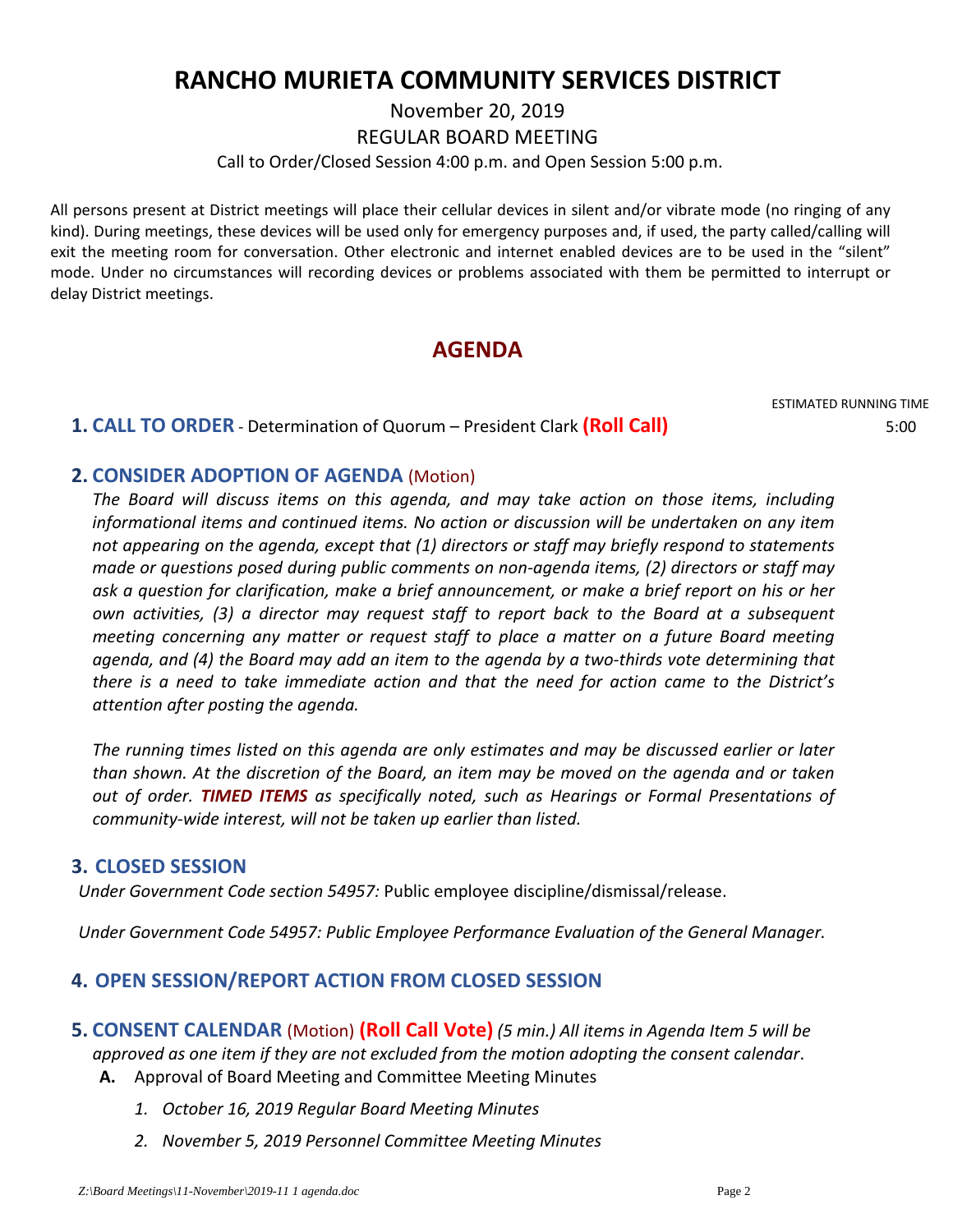- *3. November 5, 2019 Improvements Committee Meeting Minutes*
- *4. November 5, 2019 Finance Committee Meeting Minutes*
- *5. November 7, 2019 Communications and Technology Committee Meeting Minutes*
- *6. November 7, 2019 Security Committee Meeting Minutes*
- **B.** Approval of Bills Paid Listing

#### **6. STAFF REPORTS** (Receive and File)

- **A.** General Manager's Report
- **B.** Administration/Financial Report
- **C.** Security Report
- **D.** Utilities Report

#### **7. CONSIDER CONFERENCE/EDUCATION OPPORTUNITIES** (Discussion/Action) (Motion)

#### **8. EMPLOYEE ANNOUNCEMENTS, PROMOTIONS, COMMENDATIONS, AND KUDOS**

**a.** Consider Adopting Resolution R2019‐10 in Honor of District Secretary Suzanne Lindenfeld (Discussion/Action) **(Motion**) *(5 min.)*

#### **9. REVIEW DISTRICT MEETING DATES/TIMES FOR DECEMBER 2019**

- **A.** Personnel December 3, 2019 at 7:30
- **B.** Improvements December 3, 2019 at 8:00 a.m.
- **C.** Finance December 3, 2019 at 10:00 a.m.
- **D.** Communications December 5, 2019 at 9:00 a.m.
- **E.** Security December 5, 2019 at 10:00 a.m.
- **F.** Regular Board Meeting December 18, 2019 ‐ Open Session at 5:00 p.m.

## **10. CORRESPONDENCE**

#### **11. COMMENTS FROM THE PUBLIC**

Members of the public may comment on any item of interest within the subject matter jurisdiction of the *District and any item specifically agendized. Members of the public wishing to address a specific agendized item are encouraged to offer their public comment during consideration of that item. With certain exceptions, the Board may not discuss or take action on items that are not on the agenda.* 

If you wish to address the Board at this time or at the time of an agendized item, as a courtesy, *please state your name and address. Speakers presenting individual opinions shall have 3 minutes to speak. Speakers presenting opinions of groups or organizations shall have 5 minutes per group.*

#### **12. CONSIDER APPROVAL OF DISTRICT APPOINTMENTS** (Discussion/Action) (Motion) **(Roll Call Vote)** *(5 min.)*

#### **A.** Mark Martin as District Secretary